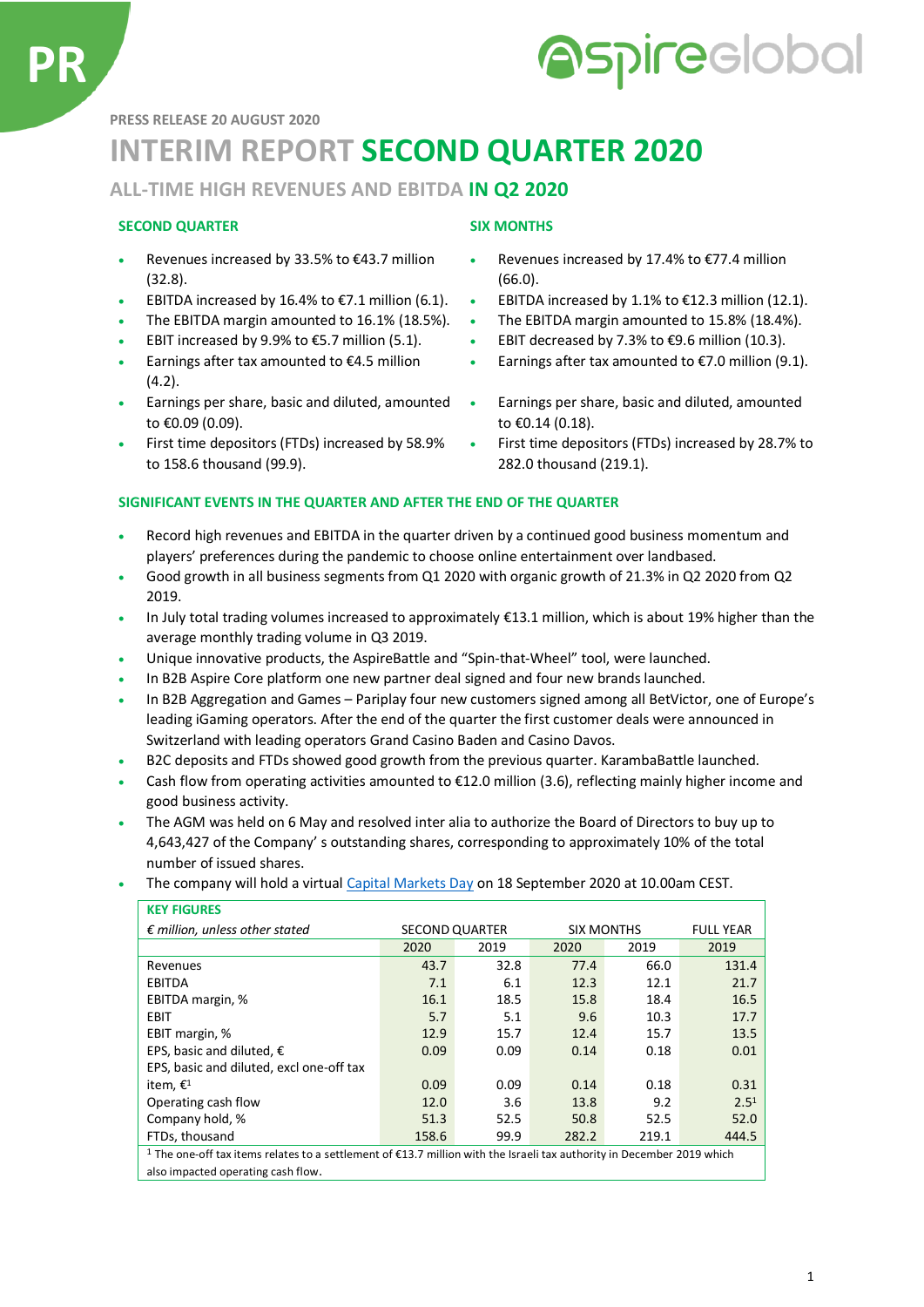### **CEO COMMENTS**

## **"WE HAVE STRENGTHENED OUR POSITION AS THE LEADING IGAMING SUPPLIER"**

**Revenues and EBITDA reached all-time high in Q2 2020 and we strengthened our position as the leading iGaming supplier. The strong development is reflecting a continued good business momentum as well as players' preferences during the pandemic to choose online entertainment over landbased.**

Revenues grew by 33.5% to €43.7 million from Q2 2019 and 29.7% from Q1 2020. We saw good growth across all our business segments and the organic growth in the quarter amounted to 21.3% from Q2 2019. The growth is driven by the attractiveness of our broad iGaming offering along with our deep market know-how. All segments also benefitted from players' changed preferences during the pandemic. We see that when societies open up again a substantial number of players prefers to stay online or to combine online entertainment with landbased offerings. In June we saw an increase in sports events, however the casino vertical represents the major part of the growth in the quarter.

#### **FOCUS ON PROFITABLE GROWTH**

The record high EBITDA increased by 16.4% to €7.1 million from Q2 2019 and 35.4% from Q1 2020. The EBITDA margin has been impacted by the increased revenue share from taxed and locally regulated markets of 55% in Q2 2019 to 72% in Q2 2020. This proves our ability to grow in locally regulated markets while maintaining good profitability. The EBITDA margin is in line with the 2021 financial targets which implies an EBITDA margin of 16%.

#### **CLEAR GROWTH STRATEGY**

We continue to execute our growth strategy and have taken significant steps in the quarter. One of our objectives is to grow by gaining new partners and to target tier 1 and 2 operators. This strategy has clearly paid off and in the quarter we announced that Caliente.mx, Mexico's largest sportsbook and gaming operator and BetVictor, one of Europe's leading iGaming operators, joined as new partners for our game offering. In the quarter we signed five new partners of which one for the Aspire Core platform and four for the game offering. Four new brands were launched on our platform. It is gratifying to view our list of partners and to see leading brands such as 888, Codere, GVC and Mr.play along with our most recent partners.

Another objective is to grow by expanding into new markets and we took an important step also in this quarter. In Q1 2020 the game offering was introduced in Portugal and Romania and in Q2 2020 the games were certified in Switzerland. Shortly after the certification we announced new partnerships with leading Swiss operators Grand Casino Baden and Casino Davos.

#### **ESTABLISHMENT OF US BRANCH**

We have a clear target to become the leading iGaming content supplier and game aggregator in the US. Last fall we signed Aspire Global's first US operator, 888, and as a consequence of our progress in the US we have now taken the decision to open up a branch in the US during 2021. This will enable us to further deepen our customer relationships in the US as well as to meet new potential partners.

#### **INNOVATIVE UNIQUE FEATURES**

Innovation and continuous enhancement of the offering are key in order to sustain our position as the leading iGaming supplier. In the quarter Aspire Global launched new unique products that have been well received by our partners. One of the new features is a Spin-that-Wheel tool. This tool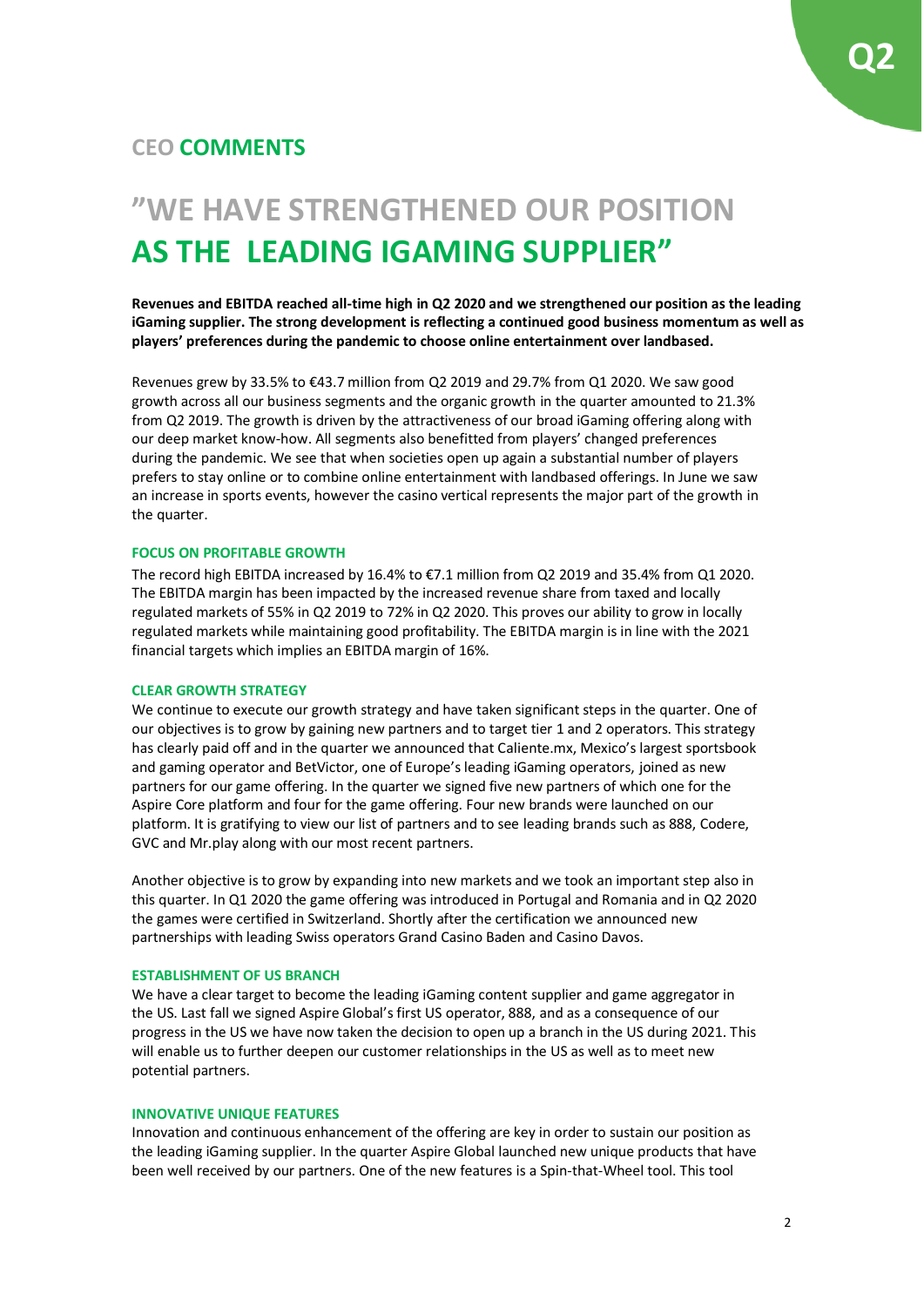enables operators to promote any game they want from all third-party games on our Pariplay game aggregation platform.

We have also launched AspireBattle, an industry-first sports betting feature that offers tournaments covering all major sports. Since responsible gaming is top of our agenda, the feature includes player control with, for example, time out functionality in order to secure a safe player environment.

In the quarter our Pariplay game studio launched six new proprietary games. Their target is to launch 18 new own developed games during 2020 and so far the Pariplay game studio have introduced twelve new proprietary games.

#### **SUCCESSFUL ACQUISITION OF PARIPLAY**

Growth through acquisitions is another key part of our strategy and Aspire Global's strong financial standing gives us the possibility to actively search for operations that can further strengthen our position in the iGaming industry.

Aspire Global acquired the game studio and game aggregator Pariplay in October last year and it has turned out to be a successful acquisition. Pariplay has increased revenues by 39.9% and EBITDA by 93.4% since first consolidated in Q4 2019. Pariplay has also extended our footprint significantly by entering four new markets including the US. This makes us confident in our ability to perform M&A activities and integrate new operations.

#### **CONTINUED STRATEGY EXECUTION**

The first half year of 2020 has been very special for everyone. One of our conclusions from the pandemic is that Aspire Global was able to swiftly adapt to dramatic changes in society. We were successful in securing business continuity during the pandemic and to continue the execution of the growth strategy, capitalizing on our broad iGaming offering. I want to express a sincere thank you to everyone in our organization that have made this possible.

#### **OUTLOOK**

Our performance in Q2 2020 demonstrates that Aspire Global is stronger than ever. We have continued to execute our growth strategy at a high pace and have strengthened our position as the leading iGaming supplier. Due to the uncertainty related to the Covid-19 pandemic, we have decided to share a current trading update: In July total trading volumes increased to approximately €13.1 million, which is about 19% higher than the average monthly trading volume in Q3 2019.

At Aspire Global we constantly focus on improvements and the execution of our growth strategy. We will continue to grow by winning new partners, entering new markets, enhance the offering and look for M&A opportunities. Thanks to our competitive offering and good business momentum we are confident in our ability to deliver on our 2021 financial targets and to further strengthen Aspire Global's position as the powerhouse for iGaming operators. I'm truly excited by Aspire Global's future prospects.

Tsachi Maimon CEO

#### **FOR MORE INFORMATION, PLEASE CONTACT**

Tsachi Maimon, CEO, tel +346-36452458, email investors@aspireglobal.com Motti Gil, CFO, tel +356-99240646, email [investors@aspireglobal.com](mailto:investors@aspireglobal.com)

*This is information that Aspire Global is obliged to make public pursuant to the EU Market Abuse Regulation (MAR) and the Swedish Securities Market Act. The information was submitted for publication by the contact person above at 8.00am CEST on 20 August 2020.*